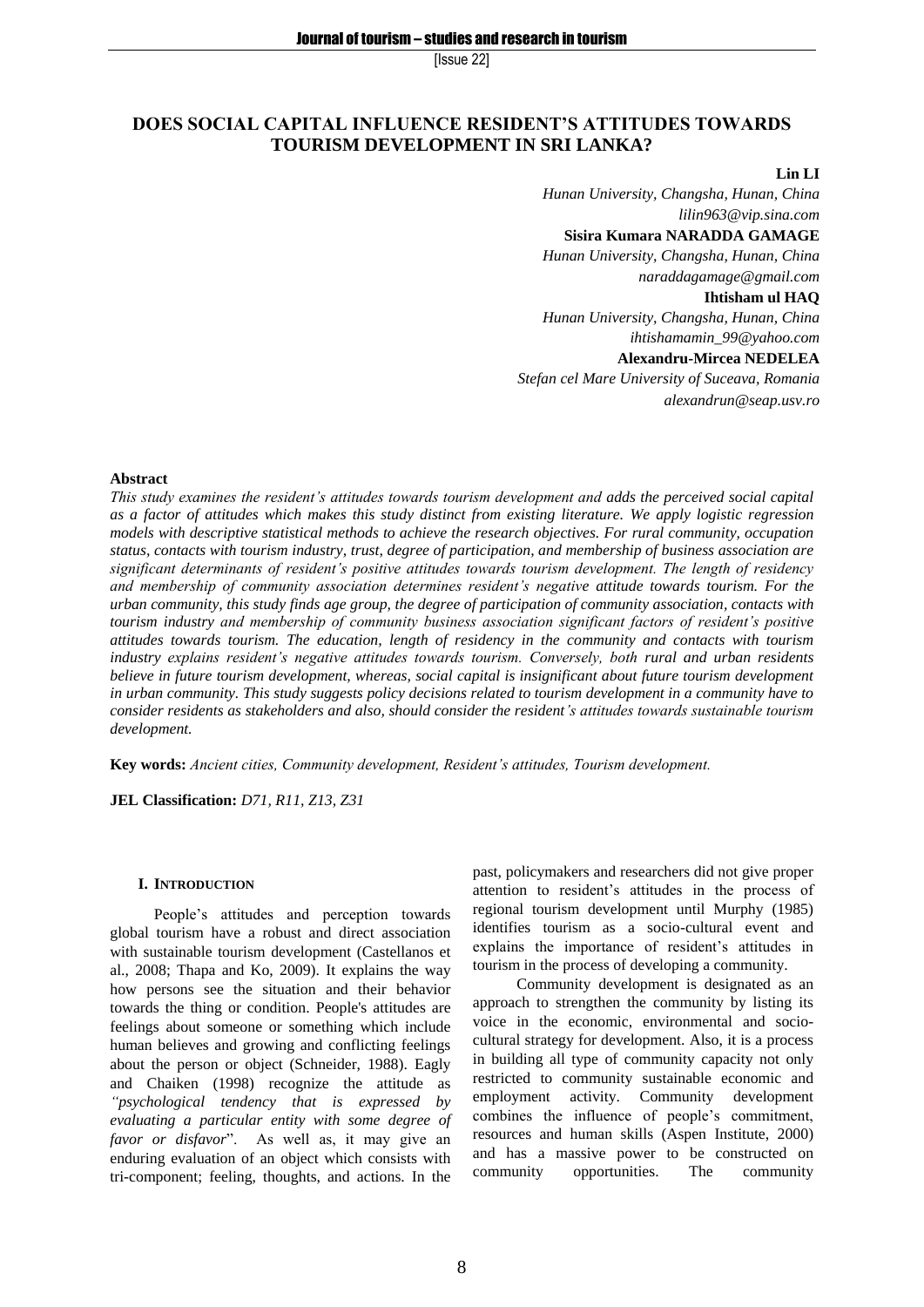participation and their concern are essential criteria for sustainable livelihood (UNDP, 1999). It is more closely connected with social-cultural awareness and local community. In the tourism sector, it could be found that people's attitudes towards tourism are influenced by perceived benefits and costs of an industry event (McGehee, 2004; Dyer et al. 2007) and people's attitude towards tourism industry in the local area have a direct impact on tourism development (Thapa & Ko, 2009). In the present global market, the travel and tourism industry have been recognized as the industry which is more closely linked with sociocultural factors. The tourism sector has a massive power in changing living standards of local people which originate through the development of tourism industry in the host community and with the relation between tourists and residents (Puczko & Ratz, 2000). Fully local community participation and environmental sustainability are the key features of sustainable tourism (Chilli, 2015). There is a broad range of stakeholders in sustainable tourism development process in society. The residents of the community are identified as the key stakeholders in the tourism industry (Murray, 2009; Ribeiro et al., 2013). However, Guyer and Pollard (1997) argued that local people not have chances to participate in decision-making process. Some of the residents of tourist promotional area are still keeping hope that they will gain direct and indirect socio-economic benefits from tourism development in future (Andereck and Nyaupane, 2011). At present, travel and global tourism industry play a vital role in the development process in especially developing countries. The heritage and cultural tourism is a vital component of the tourism sector and it is recognized as a significant part of the modern tourism industry especially in many developing economies (Herbert, 2001). Besides this, many researchers have been stated that local people have a positive attitude towards tourism industry (Harrison, 1992; Besculides, Lee & McCormick, 2002). However, some researchers, for instance, Allen et al. (1993), opine that people have less confidence in tourism development process in a country thus, people's attitudes toward local tourism development rest on expected benefits and costs.

The resident's attitudes towards tourism mainly depend on socio-economic impacts of tourism to the community and socioeconomic factors. Traditionally, economists accept physical capital, human capital and natural capital as elements of economic development. Besides this, many socioeconomic scientists accept that social capital has significant potential in community development, especially in developing countries. Grootaert (1999) recognizes the social capital concept as a social association, norms, and values that help to keep interaction between individuals and groups, as well as it contribute to improving their socio-economic welfare. Dasgupta (2000) perceives social capital as shared values and rules for social conduct with trust and civic responsibility while Porter (2003) associates more cooperative behavior and regional competitiveness with social capital as network effect and externalities. From above discussion, we can deduce that social capital is an important trait of community development and we find that there is a research gap as we are unable to trace any empirical study that how social capital with other demographic factors affects the resident's attitudes towards tourism development. Also, according to the best of our knowledge, no study has been conducted about people's attitudes toward tourism development in Sri Lankan socio-economic context. Thus, we hope this study fulfills this gap in the tourism literature. This study investigates the resident's attitudes towards tourism development and identifies its factors. This study has two specific objectives. First one is to examine the attitude towards tourism development in both rural and urban community. The second specific purpose is to identify the impact of perceived social capital on attitudes. Thus, it is a novel study.

Sri Lanka is a middle income developing and multicultural country in South Asia with a strong history over 2500 years. It was the first South Asian country to liberalize its economy. After ending a civil war that spreads over three decades, Sri Lanka records a robust economic growth with an economy worth USD 80 billion (Central Bank of Sri Lanka, 2016). At present, the tourism industry has become a significant source of foreign exchange earnings for Sri Lanka which contributes 11.1% to GDP and provides 10% of country employment (Central Bank of Sri Lanka, 2015). Sri Lanka hopes to attract more than two million international tourists and expects USD 3.5 million from tourism sector by the end of 2016.

Traditionally, Sri Lanka is a well-identified tourist destination with a beautiful coastal line around the island and it offers inherited culture and world heritage, community, spiritual attraction, tropical wildlife, and nature. The country was ranked as the best country to visit by Lonely Planet. Meanwhile, the capital of the country, Colombo recorded as the fastest growing city for global tourists between 2009 and 2015 with 21.1% increase in tourists (MasterCard, 2015). Figure 1 shows the tourist arrival to Sri Lanka during 1978 to 2015. It can be observed from the Figure 1 that tourist's arrival to Sri Lanka remained around 0.5 million as a result of civil conflict in the north-east provinces of the country during 1978-2009. However, since the end of the civil war in 2009, tourist's arrival has been increasing continuously and it recorded an increment around 20% during 2009- 2015. The arrival of international tourists recorded was 654476 by the end of 2010 which shows an increase of 46.1% from 2009 and it is reached to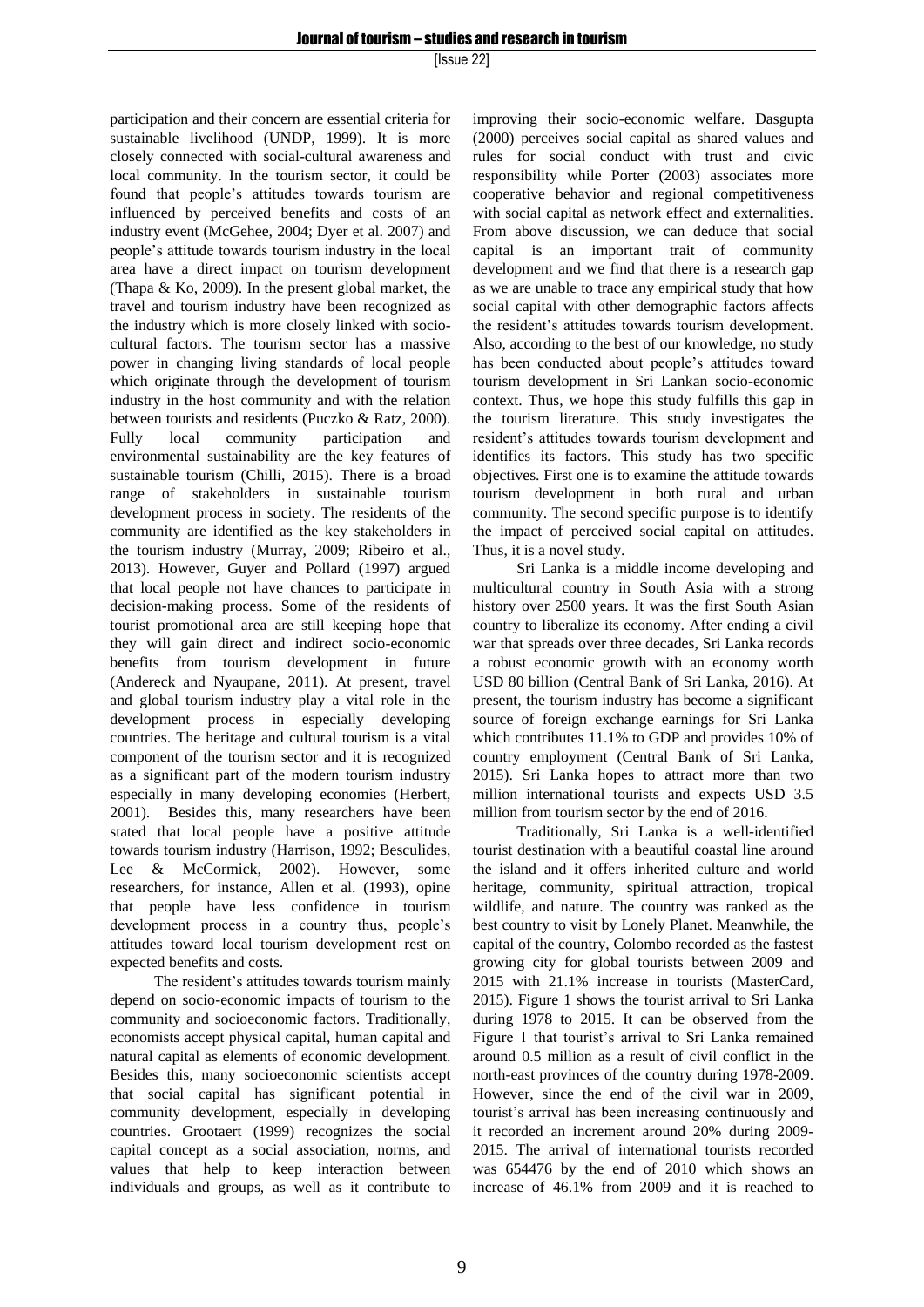1798380 by the end of 2015.

Attitudes and perception towards global tourism have a robust and direct association with sustainable tourism development (Castellanos et al., 2008; Thapa and Ko, 2009). People's attitudes explain the way how persons see the situation and their behavior towards the thing or condition. People's attitudes are feelings about someone or something which include human believes and growing and conflicting feelings about the person or object (Schneider, 1988). Eagly and Chaiken (1998) recognize the attitude as "psychological tendency that is expressed by evaluating a particular entity with some degree of favor or disfavor". As well as, it may give an enduring evaluation of an object which consists with tri-component; feeling, thoughts, and actions. In the past, policymakers and researchers did not give proper attention to resident's attitudes in the process of regional tourism development until Murphy (1985) identifies tourism as a socio-cultural event and explains the importance of resident's attitudes in tourism in the process of developing a community.

Community development is designated as an approach to strengthen the community by listing its voice in the economic, environmental and sociocultural strategy for development. Also, it is a process in building all type of community capacity not only restricted to community sustainable economic and employment activity. Community development combines the influence of people's commitment, resources and human skills (Aspen Institute, 2000) and has a massive power to be constructed on community opportunities. The community participation and their concern are essential criteria for sustainable livelihood (UNDP, 1999). It is more closely connected with social-cultural awareness and local community. In the tourism sector, it could be found that people's attitudes towards tourism are influenced by perceived benefits and costs of an industry event (McGehee, 2004; Dyer et al. 2007) and people's attitude towards tourism industry in the local area have a direct impact on tourism development (Thapa & Ko, 2009). In the present global market, the travel and tourism industry have been recognized as the industry which is more closely linked with sociocultural factors.

The tourism sector has a massive power in changing living standards of local people which originate through the development of tourism industry in the host community and with the relation between tourists and residents (Puczko & Ratz, 2000). Fully local community participation and environmental sustainability are the key features of sustainable tourism (Chilli, 2015). There is a broad range of stakeholders in sustainable tourism development process in society. The residents of the community are identified as the key stakeholders in the tourism industry (Murray, 2009; Ribeiro et al., 2013). However, Guyer and Pollard (1997) argued that local people not have chances to participate in decisionmaking process. Some of the residents of tourist promotional area are still keeping hope that they will gain direct and indirect socio-economic benefits from tourism development in future (Andereck and Nyaupane, 2011). At present, travel and global tourism industry play a vital role in the development process in especially developing countries. The heritage and cultural tourism is a vital component of the tourism sector and it is recognized as a significant part of the modern tourism industry especially in many developing economies (Herbert, 2001). Besides this, many researchers have been stated that local people have a positive attitude towards tourism industry (Harrison, 1992; Besculides, Lee & McCormick, 2002). However, some researchers, for instance, Allen et al. (1993), opine that people have less confidence in tourism development process in a country thus, people's attitudes toward local tourism development rest on expected benefits and costs.

The resident's attitudes toward tourism mainly depend on socio-economic impacts of tourism to the community and socioeconomic factors. Traditionally, economists accept physical capital, human capital and natural capital as elements of economic development. Besides this, many socioeconomic scientists accept that social capital has significant potential in community development, especially in developing countries. Grootaert (1999) recognizes the social capital concept as a social association, norms, and values that help to keep interaction between individuals and groups, as well as it contribute to improving their socio-economic welfare. Dasgupta (2000) perceives social capital as shared values and rules for social conduct with trust and civic responsibility while Porter (2003) associates more cooperative behavior and regional competitiveness with social capital as network effect and externalities.

From above discussion, we can deduce that social capital is an important trait of community development and we find that there is a research gap as we are unable to trace any empirical study that how social capital with other demographic factors affects the resident's attitudes towards tourism development. Also, according to the best of our knowledge, no study has been conducted about people's attitudes toward tourism development in Sri Lankan socio-economic context. Thus, we hope this study fulfills this gap in the tourism literature. This study investigates the resident's attitudes towards tourism development and identifies its influencing factors. This study has two specific objectives. First one is to examine the attitude towards tourism development in both rural and urban community. The second specific purpose is to identify the impact of perceived social capital on attitudes.

Sri Lanka is a middle income developing and multicultural country in South Asia with a strong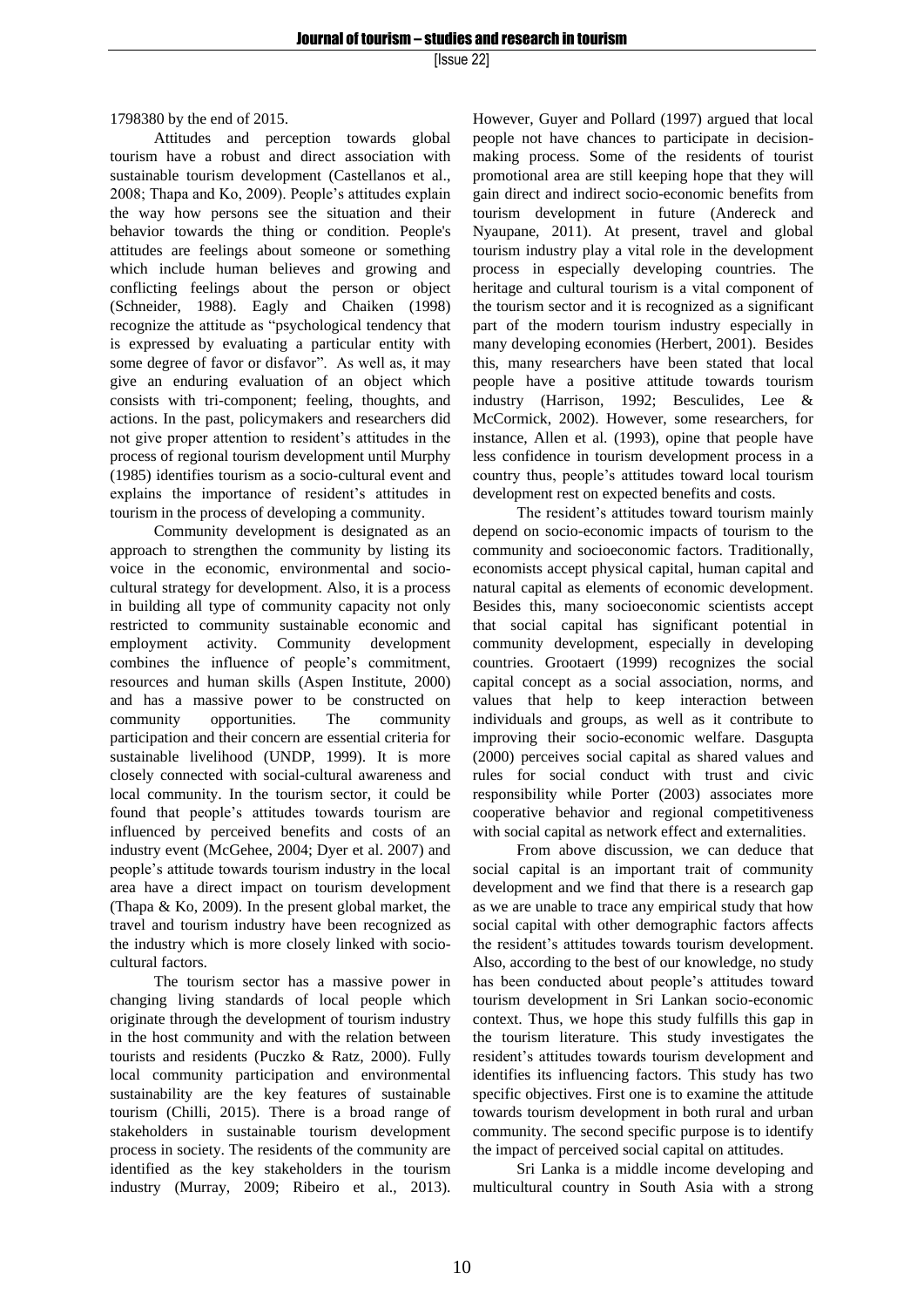history over 2500 years. It was the first South Asian country to liberalize its economy. After ending a civil war that spreads over three decades, Sri Lanka records a robust economic growth with an economy worth USD 80 billion (Central Bank of Sri Lanka, 2016). At present, the tourism industry has become a significant source of foreign exchange earnings for Sri Lanka which contributes 11.1% to GDP and provides 10% of country employment (Central Bank of Sri Lanka, 2015). Sri Lanka hopes to attract more than two million international tourists and expects USD 3.5 billion from tourism sector by the end of 2016. Traditionally, Sri Lanka is a well-identified tourist destination with a beautiful coastal line around the island and it offers inherited culture and world heritage, community, spiritual attraction, tropical wildlife, and nature. The country was ranked as the best country to visit by Lonely Planet. Meanwhile, the capital of the country, Colombo recorded as the fastest growing city for global tourists between 2009 and 2015 with 21.1% increase in tourists (MasterCard, 2015). Figure 1 shows the tourist arrival to Sri Lanka during 1978 to 2015. It can be observed from the Figure 1 that tourist arrival to Sri Lanka remained around 0.5 million as a result of civil conflict in the north-east provinces of the country during 1983-2009. However, since the end of the civil war in 2009, tourist's arrival has been increasing continuously and it recorded an increment around 20% during 2009- 2015. The arrival of international tourists recorded was 654476 by the end of 2010 which shows an increase of 46.1% from 2009 and it is reached to 1798380 by the end of 2015.



 *Source: Sri Lanka Tourism Development Authority, 2015*

The statistical evidence of accommodation facilities in tourist hotels and its local distribution gives a picture about how Sri Lankan tourism spreads over the country. According to Sri Lanka Tourism Development Authority, accommodation capacity is mainly located in Colombo, south coast, and ancient cities regions. The total rooms in tourist hotels of the country are 19376 by the end of 2015 which is 33.99% more than in 2009. The region of ancient cities is logged 18.58% of total country capacity in 2015. Furthermore, these statistics shows that how tourism industry of the country is expanding locally. Meanwhile, the government has launched new regional projects to promote international travelers to give visibility to local communities, to encourage and increase investment, business, and employment opportunities (Central Bank of Sri Lanka, 2015).

The paper consists of five sections. The next section presents a literature review and conceptual development. Research methods are discussed in the third section while results and discussion are done in the fourth section and the last section is going to conclude the study.

#### **II. LITERATURE REVIEW**

Resident's attitude towards tourism is a significant predictor of local tourism development. The expected socio-economic benefits and costs of tourism development alter resident's attitudes towards tourism and other socio-economic factors. Tourism helps economic development through creating employment opportunities, income redistribution, strengthen the community, encourage civic participation, tax revenue, and hard currency (Hsu, 2000). Andereck (1995) stated that resident's values are emerging from tourism which can be divided into three groups: economic, socio-cultural and environmental factors. Some researchers identify that tourism impact on host community is positive as well as negative (Murphy, 1985; Gee et al. 1989; Andereck et al., 2005; Cook et al., 2013).

Over the past years, resident's attitudes towards tourism has been become as one of the main research field in the tourism research (Andereck et al., 2005; Andereck and Vogt, 2000; Lankford, 1994; Williams & Lawson, 2001; Nicholas, 2007; Woosnam, 2011; Thapa & Ko, 2009; Wang & Pfister, 2008). The Economic impact of tourism is considered as the main benefit for the host community which comes in different ways. It creates employment opportunities and brings capital investment to the community (Upehurch & Teivane, 2000; Asha, 2005; Davis et al., 1988), it increases the income (Jurowski et al., 1997), and developing business opportunities (Davis et al., 1988). Some studies have recognized the impacts of tourism from social and environment aspects (Murphy, 1983; Besculides et al., 2002; Pizam, 1978). The social change, developing a cultural identity and improving community image and opportunities for cultural exchange programs and social interaction are recorded as other social-cultural aspect benefits of tourism (Esman, 1984; Harrison, 1992; Besculides et al., 2002). Meanwhile, some past studies reported that tourism industry might also create an adverse effect on the local community (Liu, Sheldon, and Var, 1987). Liu and Var (1986) reported there is strong residents support for cultural benefits of tourism development. However, tourism can be become a motivating factor for changing traditional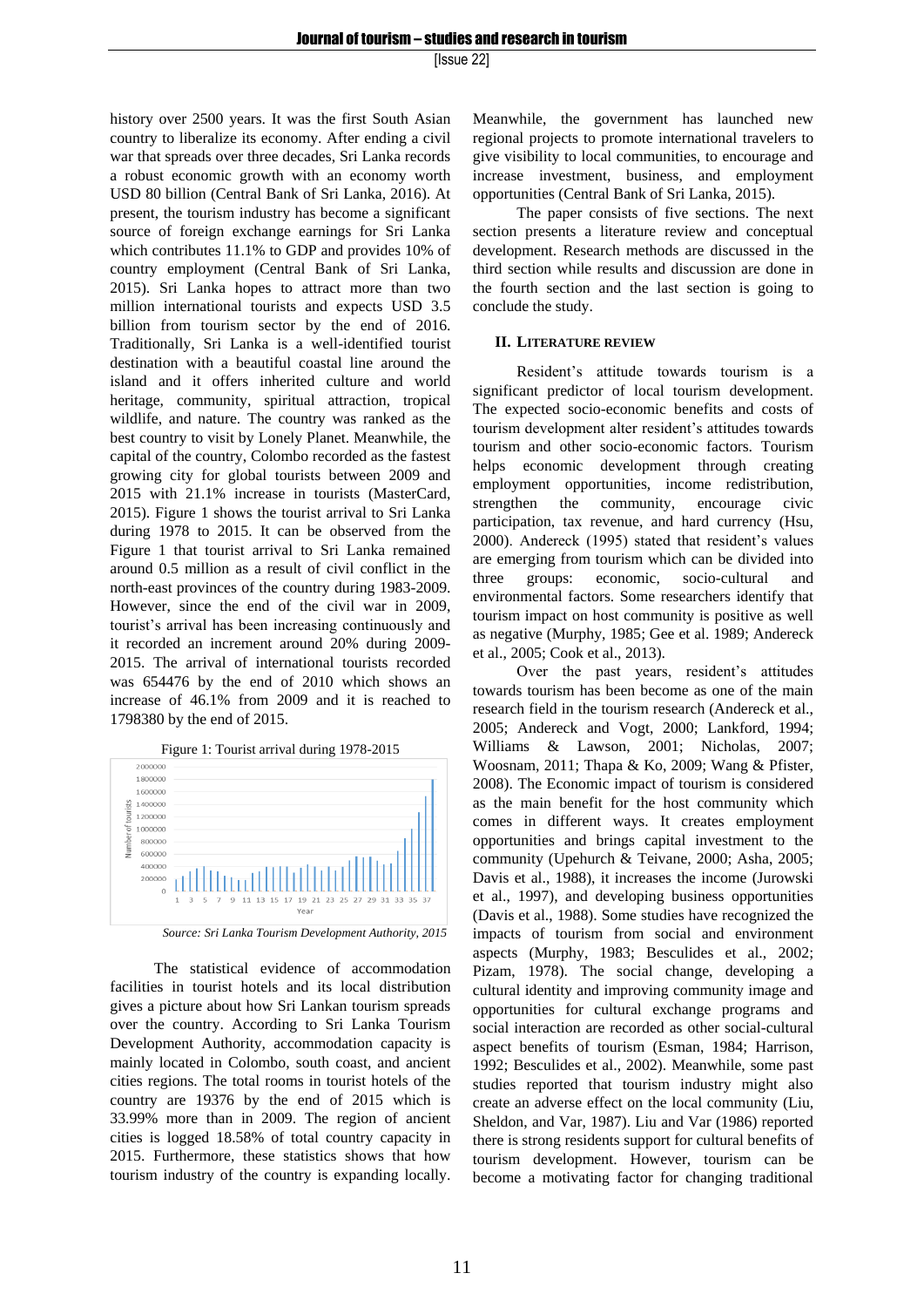family values and social values (Kousis, 1989). Some researchers identified tourism may make social conflict and upsurge crime (Gursoy et al. 2002; Aref, 2010). Cultural commercialization (Cohen, 1988), the openness of sex (King, Pizam, and Milman, 1991), increased prostitution (Lindberg and Johenson, 1997) and they stated that these factors lead to the psychological tension of residents. Many investigations over the past years have been reported that there are both positive and negative attitudes towards environmental impact of tourism (Lowe and Ruding, 1986; Hillery et al. 2001). However, Kuvan and Akan (2005) stated that basically, the positive impact of tourism development on people's attitude outplays environmental anxieties.

## **III. RESEARCH METHODOLOGY**

## **3.1 Area of the study and data collection**

This study adopts both quantitative and qualitative statistical methods to examine the factors that influence resident's attitudes towards tourism development. The data is drawn from field survey. Kandy and Sigiriya located in the ancient cities region in Sri Lanka were selected as the case study sites. These two sites have an attraction for tourism as both are ancient cities. Kandy is the provincial capital of the central province. It is the second biggest city in the country, and the city has been recognized as one of the UNESCO sites in Sri Lanka. Sigiriya is known as Lion's rock located in central Sri Lanka. It is a very attractive tourism destination of the country for ancient rock art paintings. Sigiriya is located in dry zone area, and it could be recognized as a rural community.

A total of two hundred respondents were selected using a multi-stage sampling technique which is composed of 120 respondents from Kandy community and 80 respondents from Sigiriya community. Residents whose age 18 or over were chosen for the field survey. A well-structured questionnaire was used to collect data from the respondents on socio-economic characteristics and attitudes towards tourism development. The questionnaire was established following a review of past empirical literature dealing with social capital (Sseguya, 2009) and people's attitudes towards tourism development (Andriotis and Vaughan, 2003; Madrigal, 1993; Muresan et al., 2016; Hanafiah et al., 2013). Three trained enumerators carried the survey in January 2016

## **3.2 Measurement of Variables**

This research conducted in the form of a survey design and the people's attitudes towards tourism worked as the dependent variable in the study while social capital and socio-economic characteristics of residents are independent variables.

## **Attitude statements**

In this study, we examine factors that influenced resident's attitudes toward tourism development in the local community. We use four attitude statements to test the various aspect of respondent's attitude towards tourism development (Please see Table 1 for more information). First statement is about the respondent's judgment about the economic impact of tourism (Mason, 2004; Ashe, 2005; Uochurch and Teivane, 2000), the second statement about is the socio-cultural impact of tourism (Besculides and McCormick, 2002; Akis and Warner, 1996), and the third statement is about the environmental impact of tourism. These statements are coded as agree with the statement  $(y=1)$  and not agree with the statement  $(y=0)$ , to study people's attitude towards tourism. The fourth statement respondent's judgment is about future tourism development in the community which is coded on ordinal five-point Likert scale (0=strongly disagree, 1=disagree, 2=neutral, 3=agree and 4=strongly agree). Resident's judgment about given attitude statement is dependent variable in the logistic regression models undertaken in this study.

## **Social Capital**

Following theoretical and empirical perspective on local sustainable tourism development (Murphy, 1985; UNDP, 1999; Swarbrooke, 1999; Tosun, 2005; Byrd and Gustke, 2011), resident's attitude towards tourism development influenced by social relation, social norms, and networks. Therefore, we included social capital as the key independent variable of the empirical model. We employed four proxies for social capital to capture the perceived social capital of respondent. The responses were coded as dummy variable which is: Membership of community association (1=yes, 0=otherwise), the degree of participation of community association (1=active member, 0=otherwise), trust on community people (1=has a trust, 0=otherwise), and membership of the business association (1=yes, 0=otherwise).

## **Socio-Economic Characteristics**

The socio-economic characteristics were used as the controlled variables which consist of six variables. They were coded as dummy variable: Gender (1=male, 0=otherwise), Education (1=university education, 0=otherwise), Age group  $(1=18-39 \text{ years}, 0=otherwise)$ , The length of residency (1=lived more than 10 years in the community, 0=otherwise), Occupation status (1=Private sector, 0=otherwise), Contacts with tourism industry  $(1=$ yes, 0=otherwise). These socio-economic characteristics are included based on past tourism (Cui &Ryan, 2011;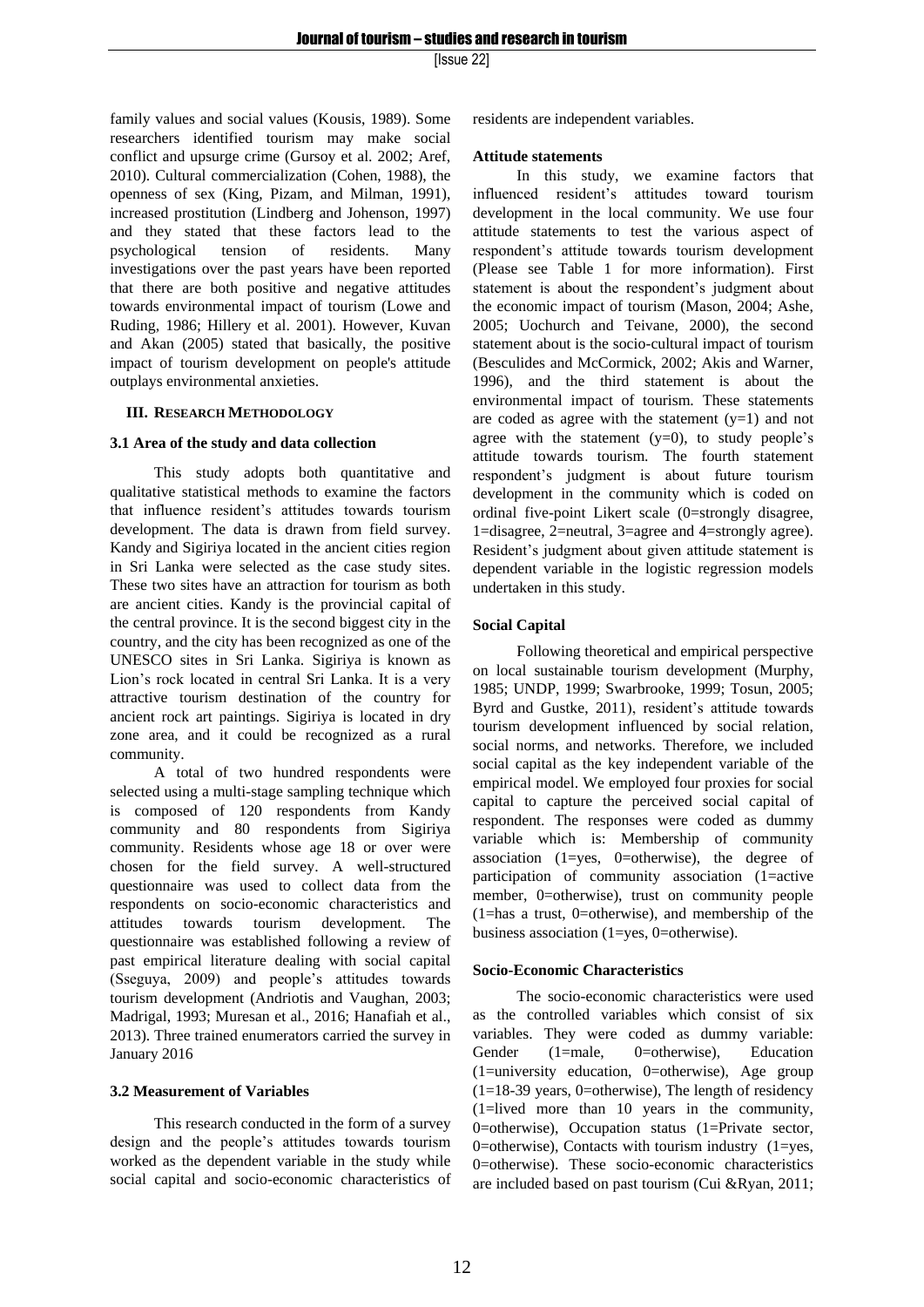Hao and Kleckley, 2010; McGehee & Andereck 2004; Korca, 1998) and worked as independent variables in the logistic regression models undertaken in this paper.

## **3.3 Data Analysis Methods**

The descriptive analysis methods along with binary logistic and ordinal logistic regression methods were used to analyze the field survey data through SPSS 21. Binary logistic regression is used to investigate the association between social capital and demographic variables on resident's attitude towards given statement. The logistic model for the binary variables of Ronald and Yates (1938) is applied as it is an appropriate model to study the effect of both continuous and categorical independent variables on a dichotomous dependent variable (Reed and Wu, 2013).

The outcome in a logistic regression model is coded as Y=1 which indicates the incident happened, and Y=0 which indicates the incident did not happen. If it is stated 'P' as the probability of the Y is 1, the basic equations of the logistic regression used in this analysis is as below,

$$
Logit(P) = \ln\left(\frac{P}{1-P}\right) \tag{1}
$$

$$
P\left(e\nu\right) = \frac{e^{\left(\eta_{\cdot} + \sum_{i}^{n} \left(\mathbf{X}\right)\right)}}{1 + e^{\left(\eta_{\cdot} + \sum_{i}^{n} \left(\mathbf{X}\right)\right)}}\tag{2}
$$

where  $p$ , is the expected probability that

outcome happens,  $\eta_i$  the coefficients and  $X_i$  represent independent variables. The outcome estimated in natural log (ln) of the odds that the outcome is shown in Eq. 3.

$$
\ln \left( \frac{P}{1-P} \right) = \eta_0 + \eta_1 X_1 + \eta_2 X_2 + \eta_3 X_3 + \dots + \eta_n X_n \quad (3)
$$

where,  $\eta_{\text{S}}$  is the intercept and  $\eta_{\text{S}} \dots \eta_{\text{n}}$  are the

slope of coefficients, and  $X_1 \ldots X_n$  are the independent variables. Outcome variables were coded as dichotomous variables. The ordinal logistic regression (OLR) was undertaken to analyze the field data which is a regression analysis to find effect strength, forecasts effect and predict trends and future values. Also, It helps to predict the relationship between an ordinal level endogenous variable and two or more categorical or continuous exogenous variables. The following formula in Eq. 4 gives

$$
\text{original regression model:\n
$$
\log \left[ \frac{p(Y \leq j / X)}{P(Y > j / X)} \right] = \pi - \sum_{i=1}^{n} \beta_i X_i = \pi + X\beta
$$
\n
$$
\tag{4}
$$
$$

The chi-square test is used for checking goodness of fit of the model and Nagelkerke's and McFadden's pseudo  $\mathbb{R}^2$  gives information about how much variance is explained by the exogenous variables of the empirical model. Chi-square test is given as,

$$
\chi^2 = \Sigma \left[ \left( OI_{r,c} - EI_{r,c} \right)^2 / EI_{r,c} \right]
$$
 (5)

The following formula provides Nagelkerke.

Nagelkerke(R<sub>y</sub>) = 
$$
\frac{R^2}{1 - L(0)^{2/n}}
$$
(6)  
where R is given by

$$
R_{cs} = 1 - \left\{ \frac{L(0)}{L(\beta)^{M}} \right\}^{2/n}
$$
 (7)

#### **IV. DATA ANALYSIS AND DISCUSSION**

#### **4.1 Descriptive statistics of residents' attitudes**

The basic descriptive statistics of resident's attitudes towards tourism development and future tourism development in both rural and urban communities are presented in Table 1. The descriptive statistics of resident's attitudes towards tourism development in the community shows that about 70% of respondents agree that tourism improves the economic situation and the living standards of the community. There are big differences about sociocultural impacts of resident's attitudes towards tourism development between rural and urban communities. A total of 40% of rural residents agrees that tourism encourages and strengthens the cultural events of the local area while 66% of the urban residents agree with the cultural attitude statement. Similar responses could be observed in both rural and urban sample about the environmental impact of tourism development. Above 60% respondents accepted that tourism causes environmental pollution and overcrowding problem in their community. Thus, respondents in both rural and urban have a progressive attitude towards environmental impacts of tourism development based on their past experiences. This study also collected information regarding resident's attitudes and perception towards future tourism development of the community. About 85% of the sample recorded that international tourism should be actively industrialized in the community (with neutral responses). It indicates that a significant majority of the community is willing to see sustainable tourism development in their community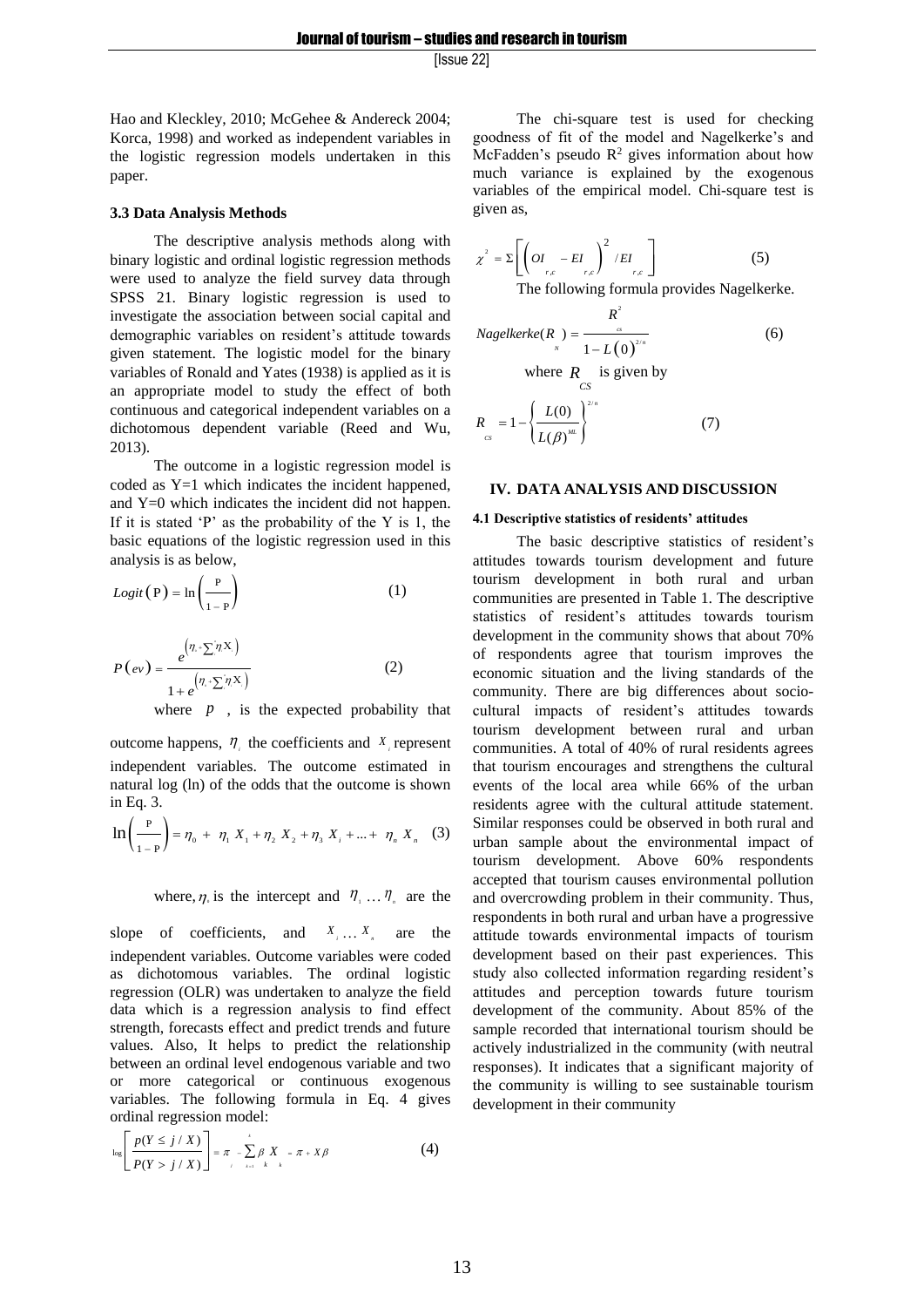| radio ri Descriptive statistics or resident s'attitudes towards tourism<br><b>Rural</b><br>Urban |                     |                                |      |                  |      |  |
|--------------------------------------------------------------------------------------------------|---------------------|--------------------------------|------|------------------|------|--|
| <b>Attitude Statements</b>                                                                       | <b>Responses</b>    | <b>Community</b><br>(Sigiriya) |      | <b>Community</b> |      |  |
|                                                                                                  |                     |                                |      | (Kandy)          |      |  |
|                                                                                                  |                     | count                          | $\%$ | count            | $\%$ |  |
| (EI). Tourism improve the economic situation                                                     | Agree               | 56                             | 70   | 90               | 75   |  |
| and the living standard of the community                                                         | Disagree            | 24                             | 30   | 30               | 25   |  |
| (SCI). Tourism encourage and strengthen the                                                      | Agree               | 32                             | 40   | 79               | 66   |  |
| cultural events of the local area                                                                | Disagree            | 48                             | 60   | 41               | 34   |  |
| (ENI). Tourism cause natural environment                                                         | Agree               | 51                             | 64   | 74               | 62   |  |
| pollution and overcrowding problem                                                               | Disagree            | 29                             | 36   | 45               | 38   |  |
|                                                                                                  | <b>Strong Agree</b> | 32                             | 40   | 35               | 29   |  |
| (FD). International tourism should be actively                                                   | Agree               | 16                             | 20   | 28               | 23   |  |
| industrialized in my community                                                                   | Neutral             | 27                             | 34   | 43               | 36   |  |
|                                                                                                  | Disagree            | 4                              |      | 11               | 9    |  |
|                                                                                                  | Strong disagree     |                                |      | 3                | 3    |  |

**Table 1: Descriptive statistics of resident's attitudes towards tourism**

*Source: Authors calculation from the survey data, 2016.*

## **4.2 Estimation Results**

# 4.2.1 The Binary Logistic Regression Analysis

The logistic regression models are applied to identify the likelihood factors of resident's attitudes towards local tourism development process in the ancient cities of Sri Lanka. Multicollinearity problem among independent variables is tested to avoid the uncertainty of the results (Leech et al., 2005) and before examining the models, we considered the results of Omnibus test, Hosmer and Lemeshow goodness of fit test results. These results confirmed

that our main binary logistic models are significant. Nagelkerke's statistics showed that models explain about 60% of the variation in the outcomes. The logistic regression models examine the factors of resident's attitudes towards economic, socio-cultural and environmental impacts of tourism development in the community respectively. Table 2 presents the results of logistic regression analysis of the determinants of resident's judgment about the statement that tourism improves the economic situation and the living standards of the community

|                                                  | <b>Rural</b>     |              | Urban            |              |  |
|--------------------------------------------------|------------------|--------------|------------------|--------------|--|
| <b>Variables</b>                                 | <b>Community</b> |              | <b>Community</b> |              |  |
|                                                  |                  | $EXP(\beta)$ |                  | $EXP(\beta)$ |  |
| Constant                                         | $-1.254$         | 0.285        | $-0.296$         | 0.744        |  |
| Socio-economic characteristics                   |                  |              |                  |              |  |
| Gender(male)                                     | 0.637            | 0.529        | $-0.002$         | 0.998        |  |
| Education (university education)                 | 1.200            | 3.321        | 0.543            | 1.721        |  |
| Age group $(18-39 \text{ yrs})$                  | 0.548            | 1.729        | 1.188            | 3.279*       |  |
| The length of residency (lived 10 yrs)           | $-0.007$         | 0.993        | $-0.179$         | 0.836        |  |
| Occupation status(private sector)                | 1.588            | 4.890*       | 0.363            | 1.437        |  |
| Contacts with tourism industry (yes)             | 1.959            | 7.089*       | 0.006            | 1.006        |  |
| <b>Proxies on Social Capital</b>                 |                  |              |                  |              |  |
| Trust in community people(having a trust)        | 1.450            | $4.261*$     | $-.0305$         | 0.737        |  |
| The degree of participation in com. asso(active) | 0.122            | 1.130        | 1.124            | $3.077*$     |  |
| Membership of community association(yes)         | 0.087            | 1.091        | $-0.162$         | 0.850        |  |
| Membership of business associ.(yes)              | $-0.976$         | 0.3777       | 1.071            | $2.913*$     |  |

**Table 2: The respondent's attitude towards economic impacts of tourism**

N.B: *\* indicates significant at α = 0.05* 

*Source: Authors calculation from the survey data, 2016.*

The results are different for resident's attitudes towards the impact of tourism on social and cultural perspectives for the rural and urban community. For the rural community, the occupation status of residents is significant and positive which is indicating that private sector's worker is more likely to agree with the

statement of tourism improves the economic situation and the living standards of the community than those who are not working in the private sector. The odds ratio of occupation is 4.890. It means residents of rural community those work in the private sector are 4.89 times more likely to accept that tourism improves the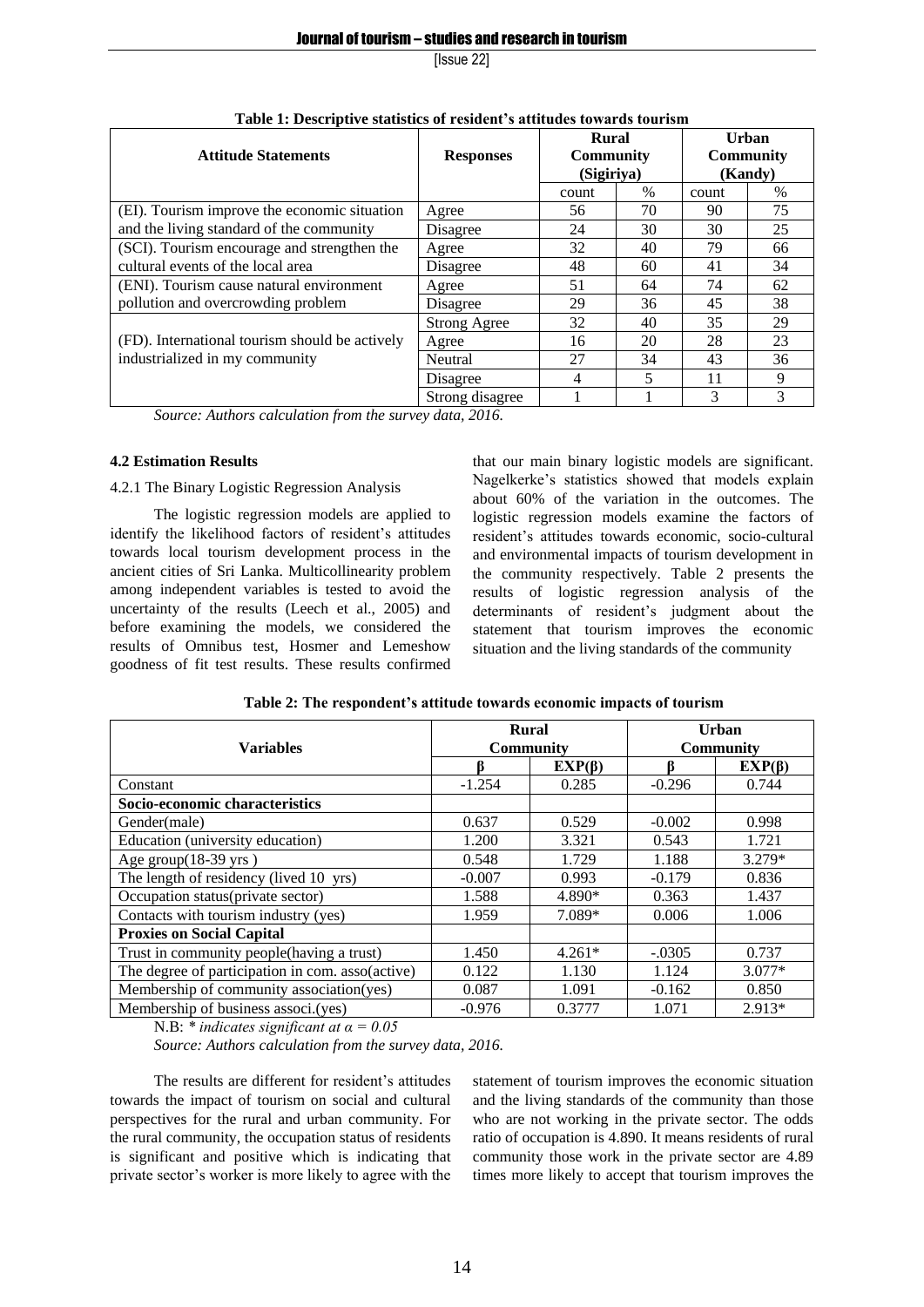economic situation and the living standards in the community even after controlling for other independent variables effects. Contacts with tourism industry is another significant variable, and the results confirm that those have contacts with tourism industry are about seven times more likely to accept the attitude statement. However, other socio-economic characteristics such as gender, education, age, and length of residency are not statistically significant. Among proxies of social capital only trust has a significant effect. A respondent who has trust in community peoples is four times more likely to accept the statement of tourism improves the community economic situation. The result of the urban community (Kandy) records that age group, the degree of participation and membership in the community business association are significant with a positive sign. A resident whose age is between 18-39 years is

about three times more likely to accept the positive impact of tourism. The same result is found for those who actively participants in the community association. One of the proxies of social capital, a respondent who participate community business association is about three times more likely to accept that the tourism improves the economic situation and the living standard of the community even after controlling for other independent variables effects.

Some past studies recorded that tourism has an impact on socio-cultural aspects. According to our research objectives, the research study employed a logistic regression model to identify the likelihood factors that have an influence on resident's attitudes towards tourism encourages and strengthens the cultural events of the local area. Table 3 shows the results of regression analysis.

|                                                  |                  | <b>Rural</b> | Urban            |              |  |
|--------------------------------------------------|------------------|--------------|------------------|--------------|--|
| <b>Variables</b>                                 | <b>Community</b> |              | <b>Community</b> |              |  |
|                                                  |                  | $EXP(\beta)$ |                  | $EXP(\beta)$ |  |
| Constant                                         | 0.171            | 1.187        | $-0.103$         | 0.902        |  |
| Socio-economic characteristics                   |                  |              |                  |              |  |
| Gender(male)                                     | 1.038            | 2.823        | 0.099            | 1.105        |  |
| Education (university education)                 | $-0.385$         | 0.674        | $-0.308$         | 0.735        |  |
| Age group $(18-39$ yrs)                          | $-.0151$         | 0.859        | $-0.976$         | $0.377*$     |  |
| The length of residency (lived 10 yrs)           | $-0.700$         | 0.497        | 0.052            | 1.053        |  |
| Occupation status(private sector)                | $-0.195$         | 0.822        | 0.261            | 1.298        |  |
| Contacts with tourism industry (yes)             | 1.451            | $4.268*$     | 1.327            | $3.769*$     |  |
| <b>Proxies on Social Capital</b>                 |                  |              |                  |              |  |
| Trust in community people(having a trust)        | 0.207            | 1.230        | $-0.312$         | 0.732        |  |
| The degree of participation in com. asso(active) | $-1.150$         | $3.159*$     | $-0.001$         | 0.999        |  |
| Membership of community association(yes)         | $-0.608$         | 0.545        | 0.409            | 1.505        |  |
| Membership of business associ.(yes)              | $-1.180$         | $0.307*$     | 0.815            | $2.259*$     |  |

| Table 3: The respondent's attitude towards social and cultural impacts of tourism |  |  |
|-----------------------------------------------------------------------------------|--|--|
|-----------------------------------------------------------------------------------|--|--|

N.B: *\* indicates significant at α = 0.05* 

*Source: Authors calculation from the survey data, 2016.*

According to results of the study contacts with tourism industry, the degree of participation in the community association and membership in the business association are statically significant. The results of these factors were different for the rural community. A resident who has contacts with tourism industry is more likely to agree with the attitude statement of 'tourism encourages and strengthens the cultural events of the local area. Also, resident who is an active member of community society, and a member of the business association is about three times less likely to accept the statement than others even after controlling for other independent variables effects. For the urban community, the results recorded

for age group 19-39, urban young people are less likely to accept the statement. Factors contacts with tourism industry and membership in the business association carry positive and significant coefficient thus; resident who has contacts with the tourism industry and members of the business association is more apt to accept that tourism encourages and strengthens the cultural events in the community.

Table 4 provides the results of binary logistic regression analysis for the determinants that influenced resident's attitudes towards the statement that tourism causes natural environment pollution and overcrowding problem.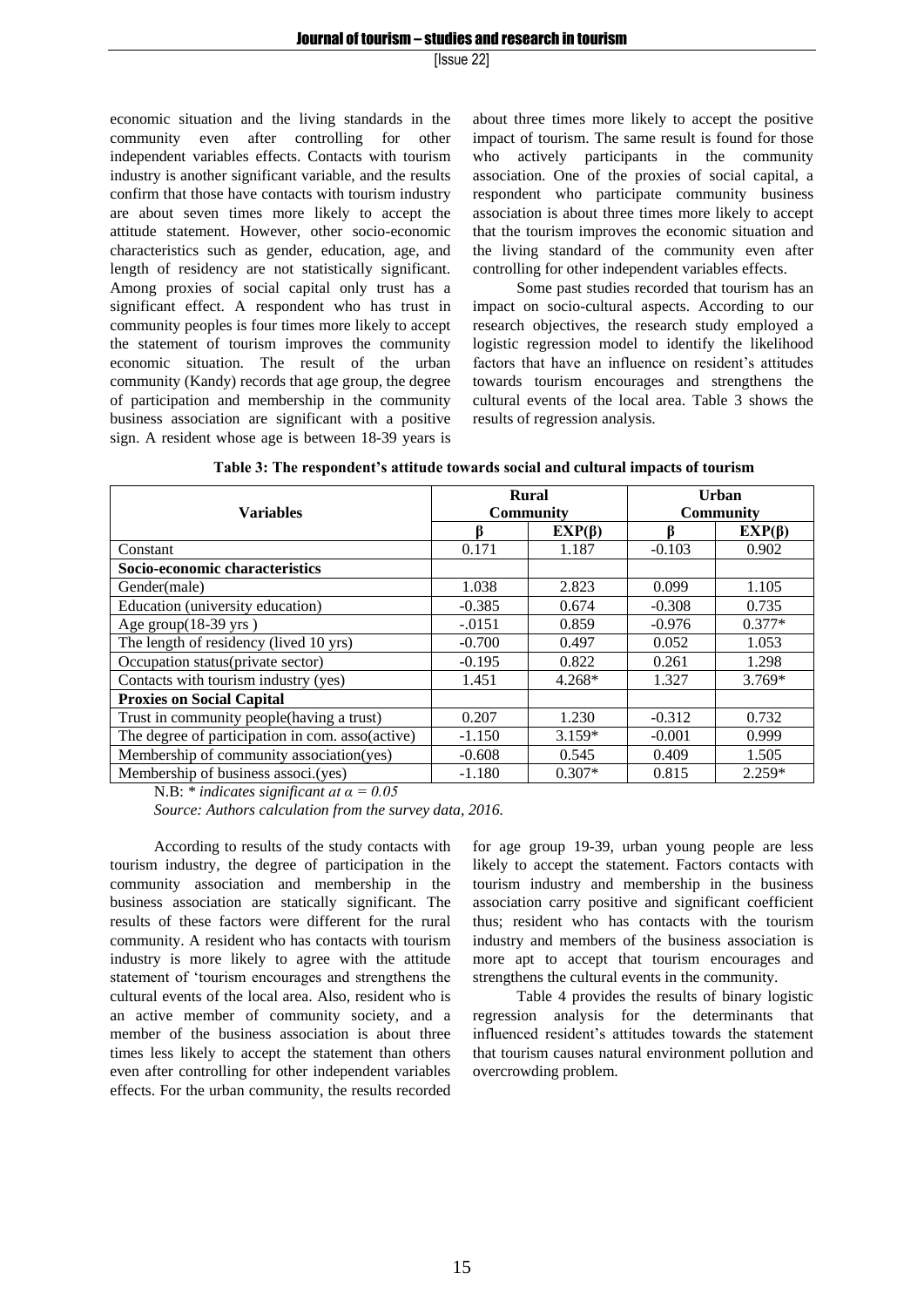| таріс ¬. тік гезронисне з апписе помагиз симпоніцента інірасіз от плитэні |                  |              |                           |              |  |  |  |
|---------------------------------------------------------------------------|------------------|--------------|---------------------------|--------------|--|--|--|
|                                                                           | <b>Rural</b>     |              | Urban<br><b>Community</b> |              |  |  |  |
| <b>Variables</b>                                                          | <b>Community</b> |              |                           |              |  |  |  |
|                                                                           |                  | $EXP(\beta)$ |                           | $EXP(\beta)$ |  |  |  |
| Constant                                                                  | $-2.124$         | 0.120        | $-0.612$                  | 0.542        |  |  |  |
| Socio-economic characteristics                                            |                  |              |                           |              |  |  |  |
| Gender(male)                                                              | $-0.184$         | 0.832        | $-0.107$                  | 0.899        |  |  |  |
| Education (university education)                                          | $-0.289$         | 0.749        | 2.611                     | $13.611*$    |  |  |  |
| Age group $(18-39 \text{ yrs})$                                           | $-0.317$         | 0.728        | $-0.547$                  | 0.579        |  |  |  |
| The length of residency (lived 10 yrs)                                    | 2.511            | $12.35*$     | 1.453                     | $4.277*$     |  |  |  |
| Occupation status(private sector)                                         | $-0.281$         | 0.770        | 0.174                     | 1.190        |  |  |  |
| Contacts with tourism industry (yes)                                      | $-0.235$         | 0.791        | 0.806                     | $2.239*$     |  |  |  |
| <b>Proxies on Social Capital</b>                                          |                  |              |                           |              |  |  |  |
| Trust in community people(having a trust)                                 | $-0.586$         | 0.557        | 0.680                     | 1.975        |  |  |  |
| The degree of participation in com. asso(active)                          | 0.396            | 1.486        | $-0.620$                  | 0.538        |  |  |  |
| Membership of community association(yes)                                  | 1.877            | $6.533*$     | $-0.594$                  | 0.552        |  |  |  |
| Membership of business associ.(yes)                                       | 0.258            | 1.295        | 0.146                     | 1.157        |  |  |  |

| Table 4: The respondent's attitude towards environmental impacts of tourism |
|-----------------------------------------------------------------------------|
|-----------------------------------------------------------------------------|

N.B: *\* indicates significant at α = 0.05* 

*Source: Authors calculation from the survey data, 2016.*

The binary logistic regression analysis of Table 4 shows that length of residency in the community and the proxy of social capital, membership of community association, are significant determinants of resident's attitudes towards the statement that tourism causes natural environment pollution and overcrowding problem in the rural community. Those people are living more than ten years in the community, and members of community association are more likely to accept the statement. They believe that tourism has caused environment pollution and overcrowding problem in the rural community while all other independent variables of the model are insignificant.

As a sample, we selected from an urban community, resident who has a university education, length of residency in the community, and contacts with tourism industry are more likely agree with the statement. These people believe that tourism causes environment pollution and overcrowding problem. However, we observe all proxies of the social capital variable are insignificant in the urban sample.

## 4.2.2 The Ordinal Regression Analysis

The ordinal logistic regression (OLR) was employed to model the relationship between the ordinal outcome (attitude regarding future tourism development) and independent variables. The attitude statement was the international tourism should be actively industrialized in the community in the future (scaled on ordinal five-point Likert scale). The model fitting and goodness of fit statistics confirm that model is a good fit to explain the outcome.

Table 5 provides the results of the ordinal logistic regression model. According to the result given in the table, almost all thresholds are statistically significant at significant level of 0.05 for both the rural and urban community models. Also as shown the model results of a rural community, logged odds represent that occupation status, contacts with tourism industry and membership of business association statistical significant and they carry negative coefficients. These results reveal that resident who does not work in private sector, no contacts with tourism industry, and not a member of the community business association is more likely to have a lower cumulative score. On the other hand, it indicates that private sector workers, resident who has contacts with tourism industry, and members of the business association are more likely to have a higher cumulative score(with the statement that international tourism should be actively industrialized in the community). In other words, they like to see an industrialized tourism in a rural community in the future than others. However, the other socio-economic characteristics and social capital proxies are insignificant.

As for as results of the urban community are concerned, occupation status, gender, age group, membership of the business association, and degree of community participation are statistically significant. The positive coefficient of occupation indicates that private sector workers are more likely to have a higher cumulative score. They are in more favor of future tourism development. Whereas female, older age group, a non-member of business association, and a non-active member of community association are more likely to have a lower cumulative score.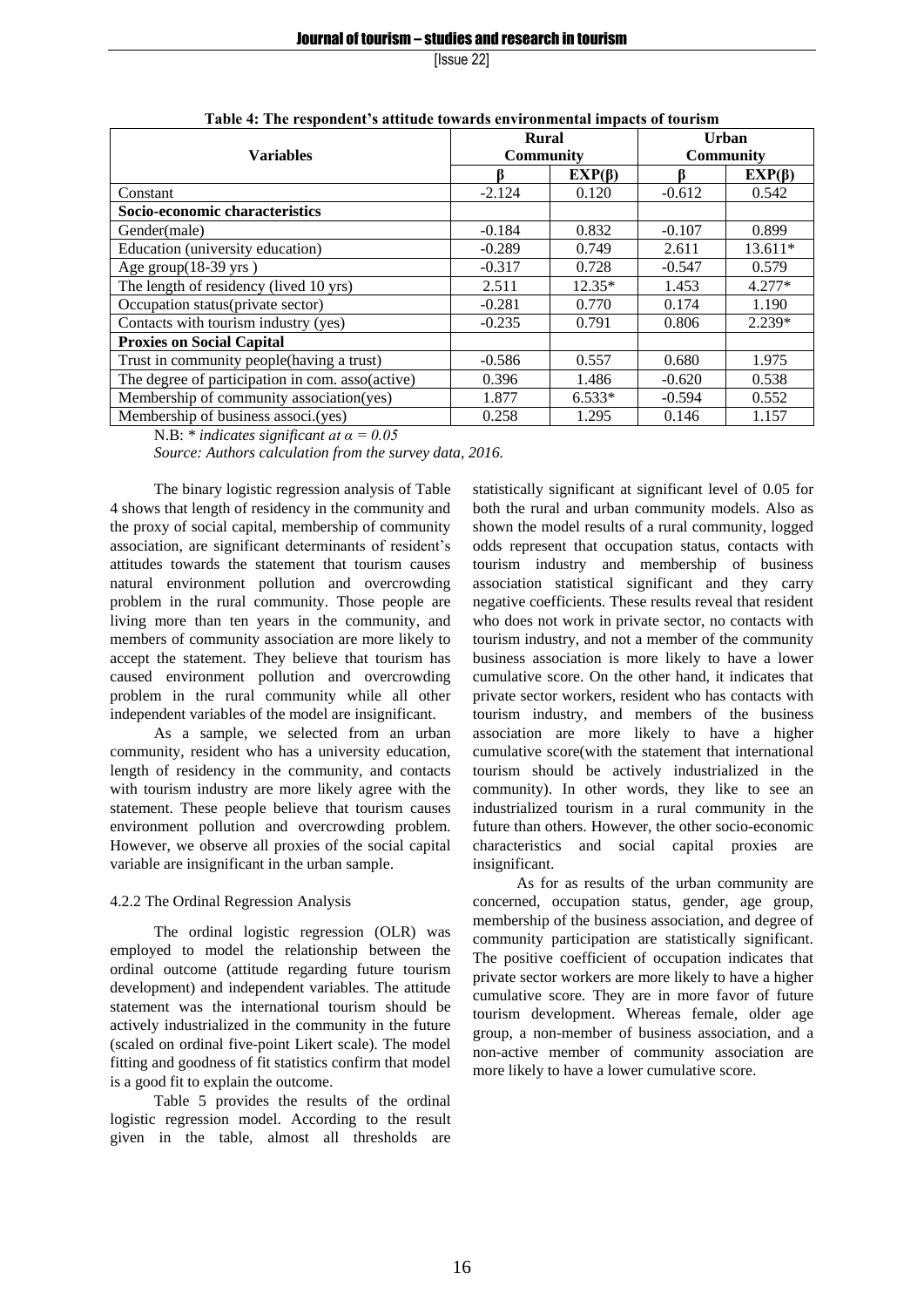|           |                              | <b>Rural Community</b> |            | <b>Urban Community</b> |                           |            |      |
|-----------|------------------------------|------------------------|------------|------------------------|---------------------------|------------|------|
|           |                              | Estimate               | Std. Error | Sig.                   | Estimate                  | Std. Error | Sig. |
| Threshold | $[support = 0]$              | $-7.531$               | 1.444      | .000                   | $-4.896$                  | .856       | .000 |
|           | [support = $1$ ]             | $-5.749$               | 1.107      | .000                   | $-3.164$                  | .674       | .000 |
|           | [support = $2$ ]             | $-3.023$               | .945       | .001                   | $-.875$                   | .603       | .147 |
|           | [support = $3$ ]             | $-1.996$               | .908       | .028                   | .362                      | .601       | .547 |
| Location  | $[gender=0]$                 | $-.371$                | .680       | .586                   | $-1.076$                  | .560       | .055 |
|           | [gender= $1$ ]               | O <sup>a</sup>         |            |                        | O <sup>a</sup>            |            |      |
|           | [education=0]                | $-.161$                | .691       | .816                   | .589                      | .459       | .199 |
|           | [education=1]                | O <sup>a</sup>         |            |                        | O <sup>a</sup>            |            |      |
|           | [age group=0]                | $-.061$                | .477       | .898                   | $-.807$                   | .364       | .026 |
|           | [age group=1]                | O <sup>a</sup>         |            |                        | O <sup>a</sup>            |            |      |
|           | [length of residency $=0$ ]  | $-.520$                | .598       | .384                   | $-.169$                   | .414       | .682 |
|           | [length of residency $=1$ ]  | O <sup>a</sup>         |            |                        | $\mathbf{O}^{\mathrm{a}}$ |            |      |
|           | [occupation status=0]        | $-1.257$               | .507       | .013                   | 1.359                     | .422       | .001 |
|           | [occupation status=1]        | O <sup>a</sup>         |            |                        | O <sup>a</sup>            |            |      |
|           | [Contacts with tourism=0]    | $-1.424$               | .535       | .008                   | $-.454$                   | .362       | .210 |
|           | [Contacts with tourism=1]    | O <sup>a</sup>         |            |                        | O <sup>a</sup>            |            |      |
|           | $[trust=0]$                  | .172                   | .543       | .752                   | .227                      | .365       | .533 |
|           | ftrust=11                    | $0^a$                  |            |                        | O <sup>a</sup>            |            |      |
|           | [degree of participa. = 0]   | $-.180$                | .487       | .712                   | $-.824$                   | .378       | .029 |
|           | [degree of participa. $=1$ ] | $0^a$                  |            |                        | $0^a$                     |            |      |
|           | [member. communit=0]         | .419                   | .571       | .463                   | .044                      | .428       | .918 |
|           | [member. communit=1]         | O <sup>a</sup>         |            |                        | O <sup>a</sup>            |            |      |
|           | [member. business=0]         | $-1.181$               | .534       | .027                   | $-1.243$                  | .399       | .002 |
|           | [member. business=1]         | $0^a$                  |            |                        | $0^a$                     |            |      |

**Table 5: The ordinal regression results**

*Source: Authors calculation from the survey data, 2016.*

#### **V. CONCLUSION**

The main objective of this study was to examine the factors of local people's attitudes towards tourism development in ancient central cities of Sri Lanka. This research is based on survey data. Two ancient cities, Sigiriya (rural community) and Kandy (urban community) were selected as our study sites which are ancient cities of the country. A structured questionnaire was used for data collection from randomly selected 80 residents from the rural community and 120 residents from an urban community. Social capital proxies with socioeconomic characteristic were included in the empirical models to identify the impact of social capital on attitudes towards tourism. The results of data analysis in the rural community confirmed that occupation status, contacts with tourism industry, and trust were recognized as significant positive determinants of resident's attitudes towards the positive economic impact of tourism development. As well as, contacts with tourism industry, degree of participation, and membership of business association were significant factors that influenced resident's attitude towards positive social impacts. The length of residency and membership of community association influenced resident's attitude towards negative

environmental impacts. For the urban community, results show age group, the degree of participation of community association and membership of community business association were significant factors of resident's attitudes towards positive economic and social impacts of tourism. The education, length of residency in the community and contacts with tourism industry affected resident's attitudes towards negative environmental impacts. Ordinal regression result confirmed that occupation status, contacts with tourism industry, and membership business association influenced positive attitude towards future tourism development in the rural community. Also, occupation status, contacts with tourism industry, gender, membership business association and degree of participation of community association were significant factors which influenced positive attitude towards future tourism development in the urban community. Residents believe that economic benefits of tourism are not enough although tourism has the potential to develop the community. Thus, both rural and urban residents believe and support future tourism development. Therefore, policy decisions related to tourism development in a community have to consider residents as stakeholders and also, authorities should consider the resident's attitude towards tourism development.